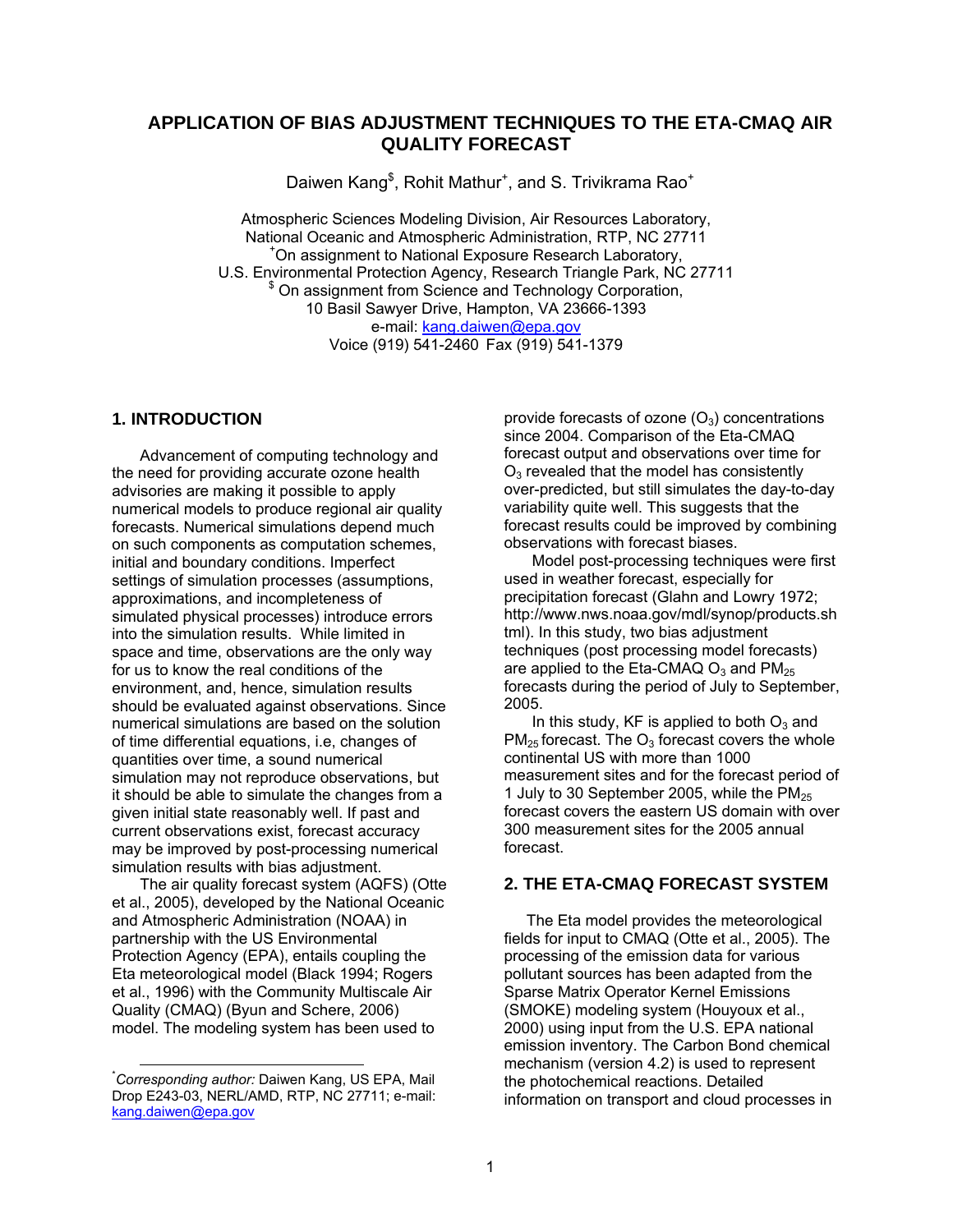the CMAQ is described in Byun and Schere (2006). For this application,  $O_3$  concentrations are forecast over the continental U.S. using 12 km horizontal grid spacing on the Lambert Conformal map projection. There are 22 layers in the vertical, which are set on a sigma coordinate extending from the surface to 100 hPa. The chemical fields for CMAQ are initialized using the previous forecast cycle. The primary Eta-CMAQ model forecast for next-day surface-layer  $O_3$  is based on the current day's 12 UTC cycle.

Hourly, near real-time,  $O_3$  (ppb) and  $PM_{25}$ data obtained from EPA's AIRNow program are used in this study (http://www.epa.gov/airnow).

## **3. BIAS ADJUSTMENT TECHNIQUES**

The first technique, namely, the Hybrid Forecast, is simply to combine the current observations with the difference between the forecasts made from current time step and the forecasts made from last time step.

The second bias adjustment technique is called Kalman filter predictor (KFP) (Kalman, 1960) which is a recursive, adaptive method that takes into account the time variation of forecast error at a specific location (Monache et al., 2006). It has been mainly used in data assimilation schemes to improve the accuracy of the initial conditions for both numerical weather prediction (Houtekamer et al., 2005) and air quality forecasts (Segers et al., 2006). It has been used for model forecasts as a predictor bias adjustment method during post-processing of short-term weather forecasts (Roeger et al., 2003) and Monache et al. (2006) extended the application to air quality forecast for  $O<sub>3</sub>$  forecast at five measurement sites in Canada for a 7-day period of 9-15 August 2004.

3.1 Hybrid Forecast (HF)

$$
HF_{t+\Delta t} = O_t + (M_{t+\Delta t} - M_t)
$$
 (1)

Where  $O_t$  are observations at time t,  $M_{t+\Delta t}$  and  $M_t$ are ozone forecasts at time t+∆t and t, respectively.

3.2 Kalman Filter Predictor Forecast (KF)

A brief description of KF is given below. The detailed KF implementation was given by Monache et al. (2006).

In the KF forecast, there are two steps. First, the filter estimates the systematic component of the forecast bias using the recent past forecast and observations. Kalman (1960) showed that the optimal recursive predictor of  $x_t$  (derived by minimizing the expected mean square error) can be expressed as:

$$
x_{t+\Delta t|t} = x_{t|t-\Delta t} + \beta_{t|t-\Delta t} (y_t - x_{t|t-\Delta t}) \quad (2)
$$

Where ∆t is a time lag, and t|t – ∆t means that the value of the variable at time t depends on values at time  $t - \Delta t$ . β is the weighting factor, called Kalman gain, which is recursively computed using errors associated with forecast bias. Second, after bias  $x_{t+\Delta t}$  is calculated, it is combined with the new model forecast to form the KF forecast as:

$$
KF_{t+\Delta t} = y_{t+\Delta t} - x_{t+\Delta t|t} \tag{3}
$$

Where *yt+∆t* is the model forecast for next time step.

During this study, a uniform ratio (0.06) of white noise variance to random error variance is assumed for all the sites studied which may vary for location to location, even though this is the optimal value found by Homleid (1995). Further research is needed to apply KF bias adjustment to different locations to find an optimal ratio value for each location.

#### **4. BIAS ADJUSTMENT FOR O3 FORECAST**

When KF is applied to the daily maximum 8 hr  $O_3$  forecast, there are two ways to calculate the maximum 8-hr  $O_3$  concentrations. One way is to calculate maximum 8-hr  $O_3$  concentrations using the original model forecast time series, then apply KF to the maximum 8-hr  $O_3$ . In this case, there is only one value at each site per day. The other way is to apply KF to the hourly  $O_3$  time series to get a KF adjusted hourly  $O_3$ time series, then compute the daily maximum 8 hr  $O_3$  from the adjusted hourly time series to do analysis. As shown in Figure 1, there is no significant difference between these two calculation schemes. So, the former scheme is adopted to apply KF filter.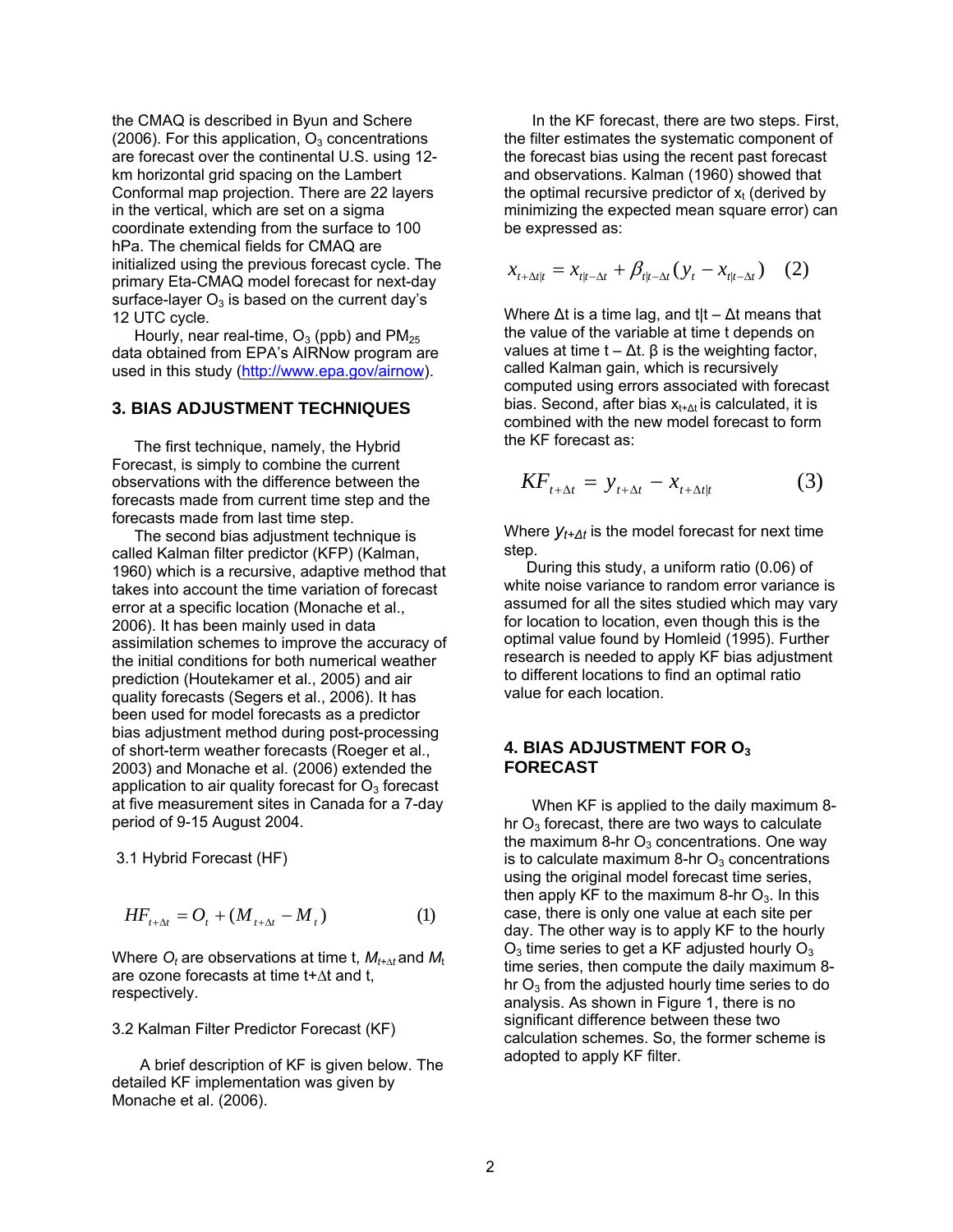

Fig.1. Maximum 8-h  $O_3$  calculated from two ways of applying KF adjustment to the model forecasts.

## *4.1 Monthly Mean Errors*

Figure 2 displays the monthly boxplots of root mean square error (RMSE) for the forecast model, HF, KF, and persistence forecast. Persistence is used as a reference in that current observed concentrations are used as future forecast at next time step, in this case, it is next day.



Fig. 2. Boxplots of monthly maximum 8-h  $O<sub>3</sub>$  of all the sites within the continental US domain: the boxplots show 25 (bottom) and 75 (top) percentiles and the median (cross line).

 As shown in Figure 2, KF displays the smallest RMSE followed by HF implying that KF has the largest improvement followed by HF in

the forecast results. The original model forecasts present the largest RMSE values, while persistence seems to have some improvement over model forecast, especially in July. But remember that this is the average value and persistence forecasts usually compensate over prediction with under-prediction. Persistence forecast can not respond to dramatic weather changes which often cause big fluctuations in  $O_3$ concentrations, while the other forecasts including the original model forecast have a better skill.

### *4.2 Time Series*

Figure 2 displays the time series of observed, model forecast, HF forecast, and KF forecast maximum 8-h  $O<sub>3</sub>$  for the time period of 1 July – 30 September 2005 at Bushy Fork monitoring site at Raleigh, NC. The model (red dashed line) tends to overpredict almost all the days compared with observations (black solid line). The HF adjusted forecast (green dashed line) tends to bring the forecast closer to observation than the model forecasts, but sometimes it overreacted when dramatic changes occurred (the green dashed over shooting peaks and troughs). The KF adjusted forecasts (blue solid line) are the best among the three forecasts to match observations, even though some over reactions with smaller magnitude still exist with HF if the model forecasts and the observations have dramatic changes over the previous days. Similar trends are found in other monitoring sites.

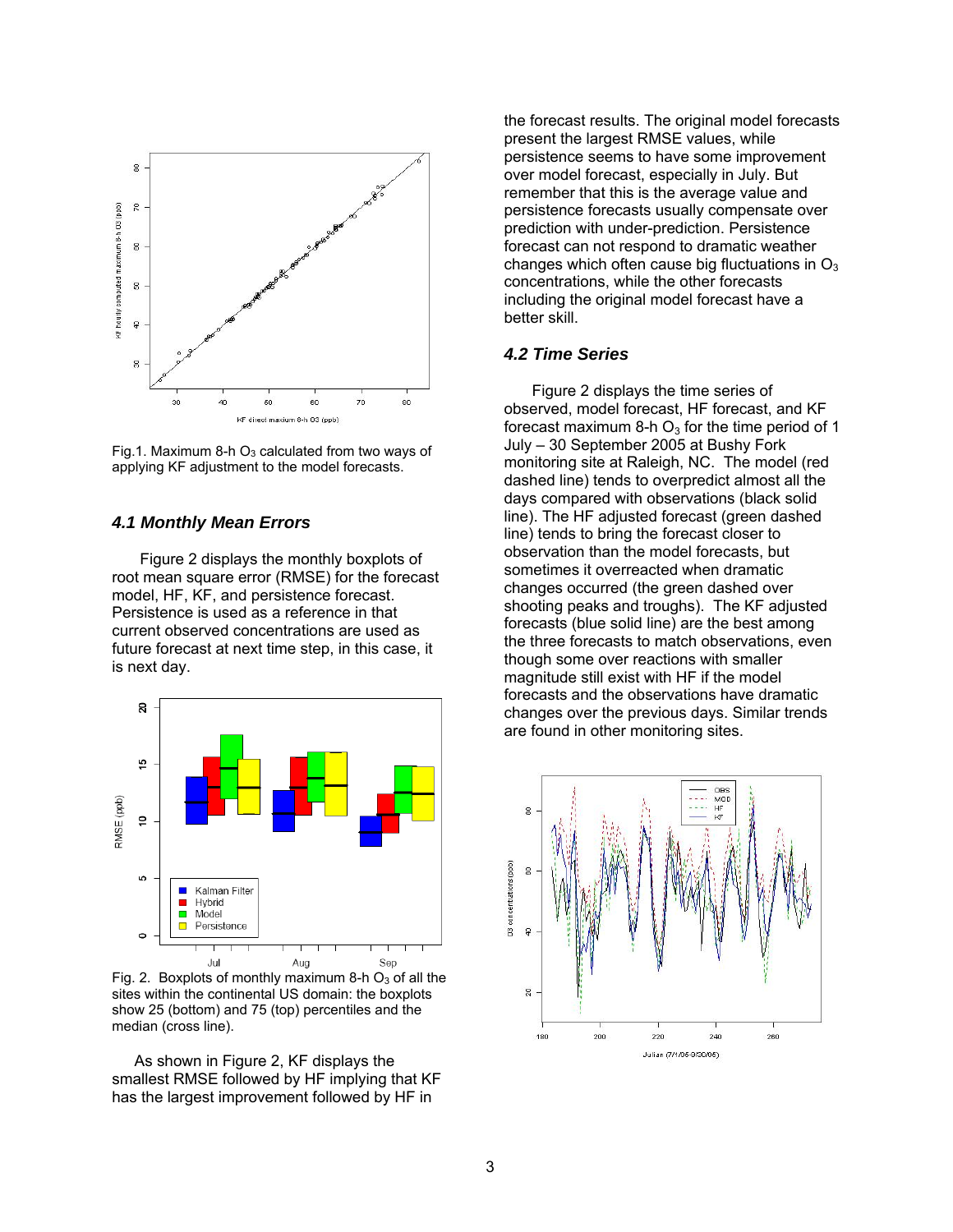Fig. 3. Time series of observation, model forecast, HF adjusted, and KF adjusted forecast at Busy Fork monitoring site at Raleigh, NC.

#### *4.3 Impact on Exceedence Events*

Figure 4, which displays the Hit rate (H) and False alarm ratio (FAR) of the model forecast and adjusted forecasts (KF and HF) for the study period within the continental US domain (Kang et al., 2006), indicates that for the continental US domain, both KF and HF show larger hit rate values than those of the original model forecasts; HF is better than KF to capture the exceedences. FAR values are largest in the original model forecast and smallest in the KF forecasts. However, the trends may vary from region to region if we examine the categorical metrics for sub regions. Generally speaking, the improvement of bias adjusted forecasts over original model forecasts for exceedence events is not as significant as overall performance when evaluated by the discrete metrics.



Fig. 4. Hit rate (H) and False alarm Ratio (FAR) of the model, Kalman Filter (KF), Hybrid Forecasts (HF), and model forecasts (MD) for the period of 1 July to 30 September 2005 within the continental US forecast domain.

### **5. BIAS ADJUSTMENT FOR PM25 FORECAST**

KF and HF bias adjustment are also applied to  $PM<sub>25</sub>$  forecasts. PM $<sub>25</sub>$  forecast data from the</sub> Eta-CMAQ AQF system are available for eastern US domain during the whole year of 2005.

#### *5.1 Monthly Mean Errors*

 As the boxplots (Fig. 5) indicates, throughout the year, KF forecast always has the smallest RMSE values except in December when persistence has the smallest value. The improvement is more significant during summer months when the model over-predicted  $PM<sub>25</sub>$ concentrations. The original model forecasts or the persistence forecasts have the largest RMSE for majority of the months. Hybrid (HF) forecasts also show improvement over model forecasts for majority of the months, but less significant than the KF forecasts.

#### *5.2 Time Series*

Figure 6 displays the time series of the observed (black solid line), model forecast (red dotted line), HF (green dotted line), and KF (blue solid line) forecast daily mean  $PM<sub>25</sub>$  concentrations during the year 2005 at Bryson, NC. The original model under-predicted  $PM<sub>25</sub>$  concentrations at this site for almost all the times with only a few exceptions during the summer. The forecast accuracy was significantly improved with HF and KF bias adjustment. Again, the HF bias adjusted forecasts have more over shooting of the peaks and troughs than the KF adjusted forecasts when dramatic changes occurred over the preceding days.



Fig. 5. Monthly RMSE boxplots for  $PM<sub>25</sub>$  for the year 2005 over the eastern US Domain: the boxplots show 25 (bottom) and 75 (top) percentiles and the mean (cross line).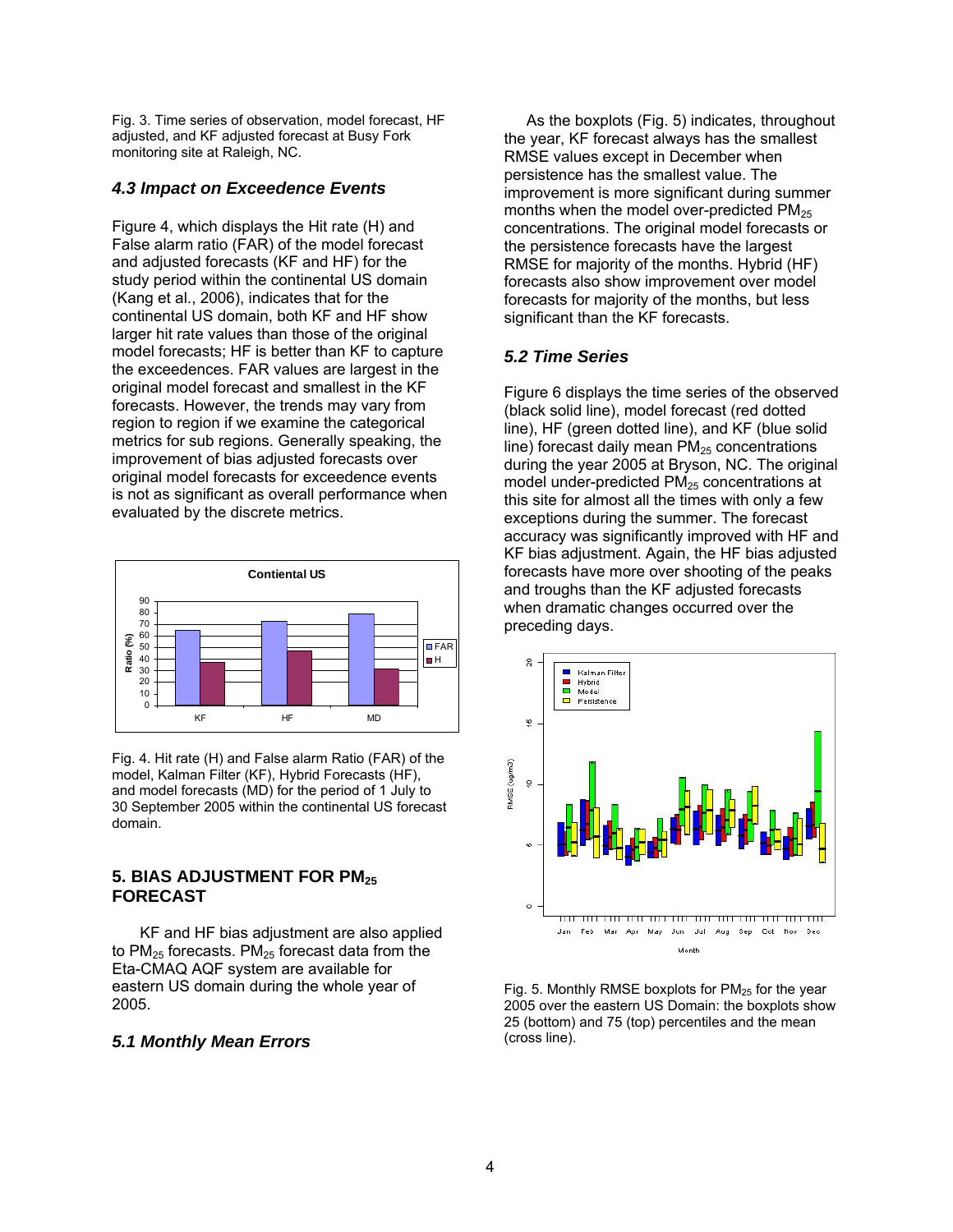### **6. SUMMARY**

The bias adjustment techniques (Kalman filter predictor and Hybrid forecast) have demonstrated their ability to improve forecast accuracy for both  $O_3$  and PM<sub>25</sub> by significantly reducing the root mean square errors. Kalman filter predictor bias adjustment is more powerful than Hybrid forecast, but Hybrid forecast is simpler and easier to implement. The bias adjustment techniques have also displayed some improvement over extreme (exceedence) event forecast for  $O_3$ , but it varies from region to region.

### **7. Acknowledgements**

The authors are grateful to Luca Delle Monache and Roland Stull for providing their original source codes of Kalman Filter calculation. The research presented here was performed under the Memorandum of Understanding between the U.S. Environmental Protection Agency (EPA) and the U.S. Department of Commerce's National Oceanic and Atmospheric Administration (NOAA) and under agreement number DW13921548. This work constitutes a contribution to the NOAA Air Quality Program. Although it has been reviewed by EPA and NOAA and approved for publication, it does not necessarily reflect their policies or views.

## **8. REFERENCE**

- Black, T. 1994: The new NMC meso-scale Eta Model: Description and forecast examples. *Wea. Forecasting*, **9**, 265-278.
- Byun, D.W. and K.L. Schere, 2006: Review of the governing equations, computational algorithms, and other components of the Models-3 Community Multiscale Air Quality (CMAQ) modeling system. *Appl. Mech. Rev*., **59**, 51-77.
- Chang, J., et al., 1990: The regional acid deposition model and engineering model, in *National Acid Precipitation Assessment Program, Acidic Deposition, State of Science and Technology*, vol. 1, NAPAP SOS/T Rep. 4, Natl. Acid Precip. Assess. Program, Washington, D.C.
- Homleid, M., 1995: Diurnal corrections of shortterm surface temperature forecasts using Kalman filter, Weather Forecasting 10, 707- 989.
- Houtekamer, P.L., H.L. Mitchell, G. Pellerin, M. Buehner, M. Charron, L. Spacek, and B. Hansen, 2005: Atmospheric data assimilation, Mon. Weather Rev. 133, 604- 620.
- Houyoux, M.R., J.M. Vukovich, C.J. Coats Jr., N.M. Wheeler, and P.S. Kasibhatla, 2000: Emission inventory development and processing for the seasonal model for regional air quality (SMRAQ) project. *J. Geophys. Res.,* **105**, 9079-9090.
- Kalman, R.E., 1960: A new approach to linear filtering and prediction problems, J. of Basic Engineering 82, 35-45.
- Kang, D., B.K. Eder, A.F. Stein, G.A. Grell, S.E. Peckham, and J. McHenry, 2005: The New England air quality forecasting pilot program: Development of an evaluation protocol and performance benchmark, Journal of the Air & Waste Management Association 55, 1782-1796.
- Kang, D., R. Mathur, S. Yu, K. Schere, 2006: Performance characteristics of Eta-CMAQ O3 forecast over different regions of the continental United States and application of new categorical evaluation metrics, Preprints, 28<sup>th</sup> NATO/CCMS International Technical Meeting on Air Pollution and its Application, May 15-19, Leipzig, Germany, pp. 324-321.
- Monache, D.L., T. Nipen, X. Deng, Y. Zhou, and R. Stull, 2006: Ozone ensemble forecasts: 2. A Kalman-filter predictor bias correction, Journal of Geophysical Research 111, D05308, doi:10,1029/2005JD006311.
- Otte, T.L., G. Pouliot, J.E. Pleim, J.O. Young, K.L. Schere, D.C. Wong, P.C.S. Lee, M. Tsidulko, J.T. McQueen, P. Davison, R. Mathur, H-Y. Chuang, G. DiMego, and N.L. Seaman, 2005: Linking the Eta model with the Community Multiscale Air Quality (CMAQ) modeling system to build a national air quality forecasting system, *Wea. Forecasting*, **6**, 367-384.
- Roeger, C., R.B. Stull, D. McClung, J. Hacker, X. Deng, and H. Modzelewshki, 2003: Verification of mesoscale numerical weather forecast in mountainous terrain for application to avalanche prediction, Weather Forecasting 18, 1140-1160.
- Segers, A.J., H.J. Eskes, R.J. van der A, R.F. van Oss, and P.F.J. van Velthoven, 2005: Assimilation of GOME ozone profiles and a global chemistry-transport model using a Kalman filter with anisotropic covariance, Q.J.R. Meteorol. Soc. 131, 477-502.